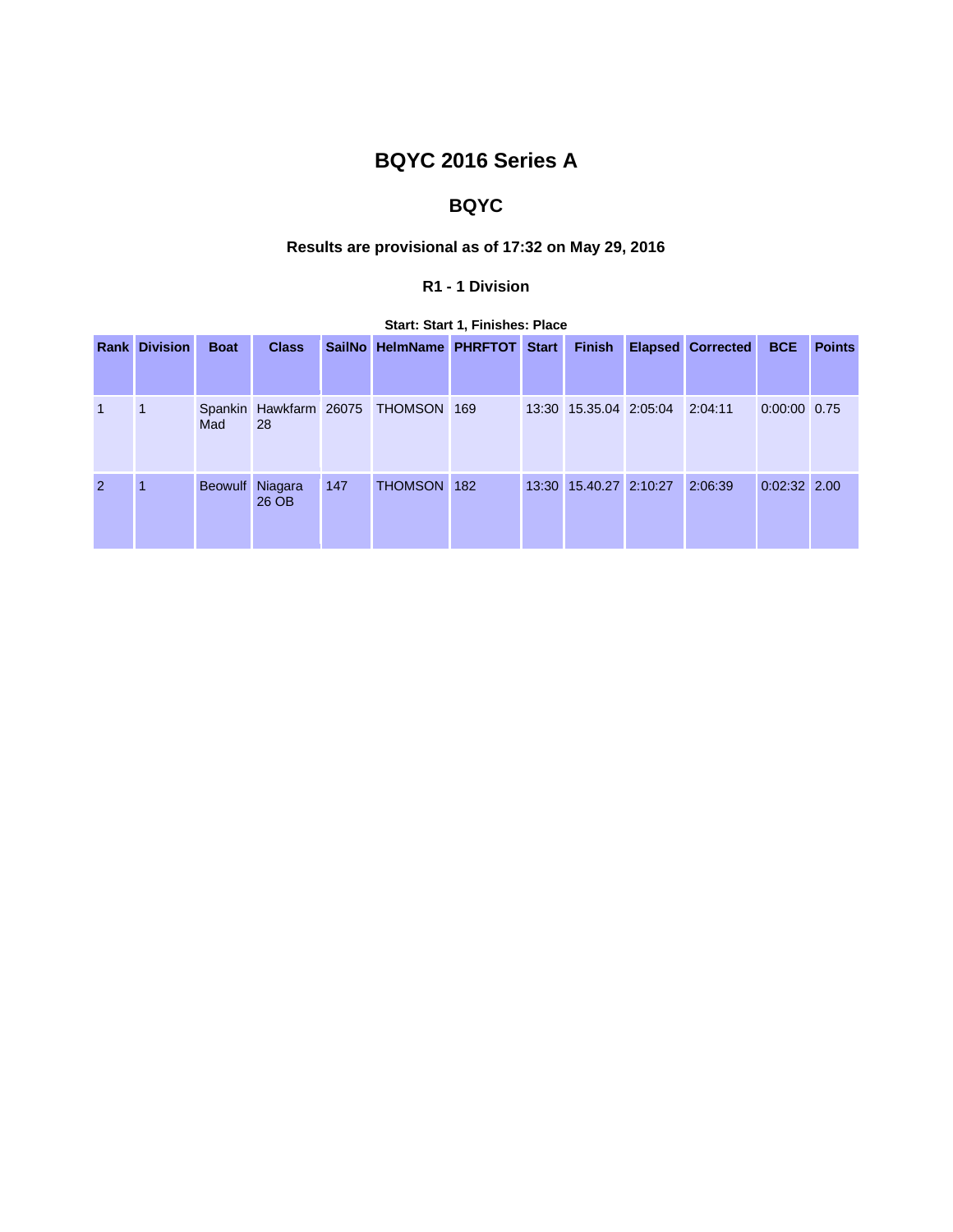## **R1 - 2 Division**

|                | <b>Rank Division Boat</b> |                     | <b>Class</b>                     | SailNo HelmName PHRFTOT Start |     | <b>Finish</b>                  | <b>Elapsed Corrected</b> | <b>BCE</b>     | <b>Points</b> |
|----------------|---------------------------|---------------------|----------------------------------|-------------------------------|-----|--------------------------------|--------------------------|----------------|---------------|
|                | $\overline{2}$            | Lady<br>in.<br>Red  | Viking 22 3<br>Mod 2             | <b>DOYLE</b>                  | 234 | 13:30 15.45.36 2:15:36 2:00:53 |                          | $0:00:00$ 0.75 |               |
| $\overline{2}$ | 2                         | Just<br>Our<br>Pace | Paceship 1023<br><b>PY 26 IB</b> | <b>CURTIS</b>                 | 224 | 13:30 16.03.54 2:33:54 2:19:23 |                          | $0:20:26$ 2.00 |               |

#### **Start: Start 1, Finishes: Place**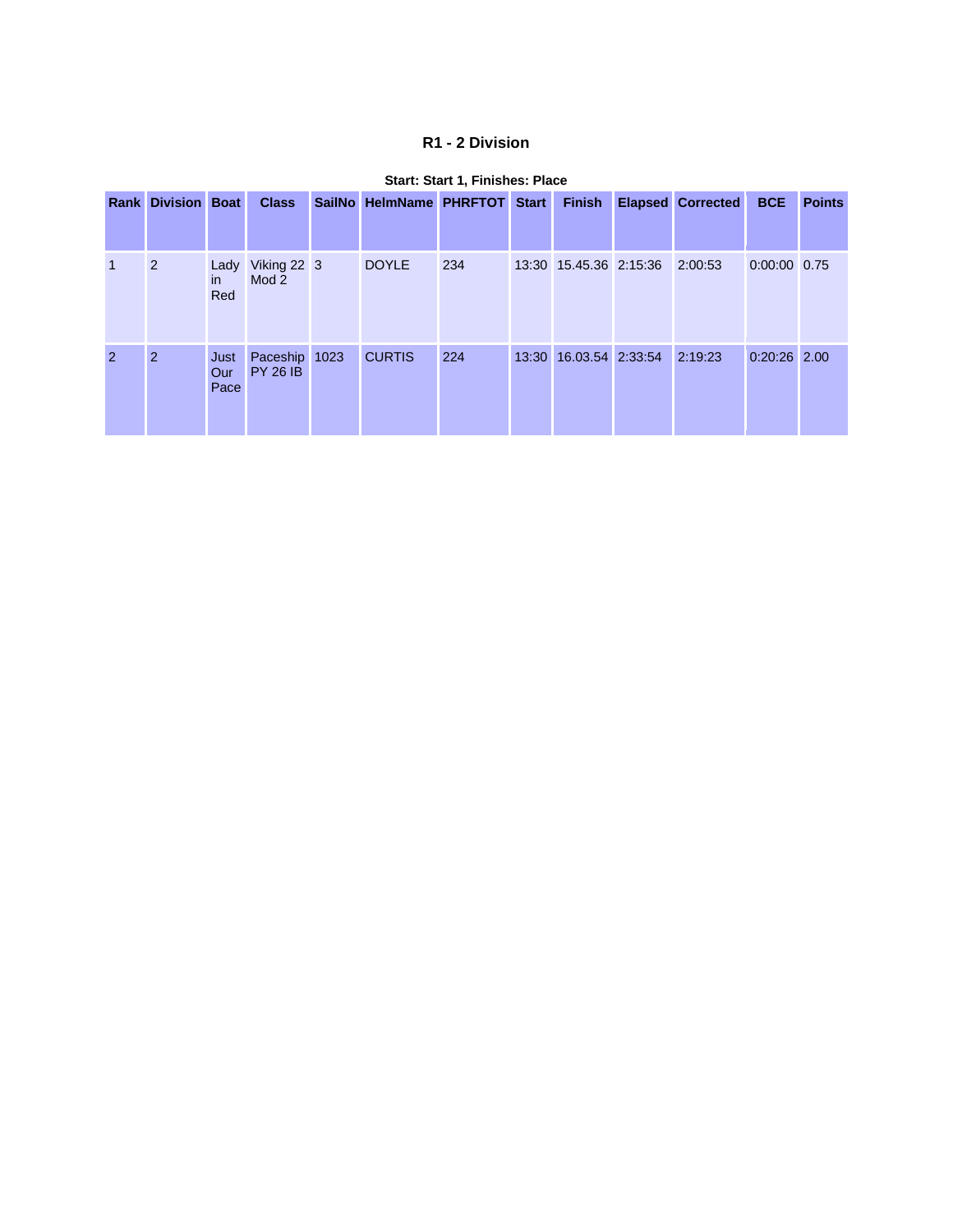## **R1 - 3 Division**

|                | <b>Rank Division</b> | <b>Boat</b>   | <b>Class</b>                   | <b>SailNo</b> | <b>HelmName</b> | <b>PHRFTOT</b> | <b>Start</b> | <b>Finish</b>          | <b>Elapsed Corrected</b> | <b>BCE</b>     | <b>Points</b> |
|----------------|----------------------|---------------|--------------------------------|---------------|-----------------|----------------|--------------|------------------------|--------------------------|----------------|---------------|
| $\overline{1}$ | 3                    |               | Grayling Grampian 431<br>26 OB |               | <b>COOKE</b>    | 239            |              | 13:40 15.33.44 1:53:44 | 1:40:36                  | 0:00:00 0.75   |               |
| $\overline{2}$ | 3                    | Freya         | Grampian 516<br>26 IB          |               | <b>RENDER</b>   | 261            |              | 13:40 15.39.44 1:59:44 | 1:42:23                  | $0:02:06$ 2.00 |               |
| 3              | 3                    | <b>Siesta</b> | <b>CS 27</b>                   | 1660          | MCPHERSON 232   |                |              | 13:40 15.38.32 1:58:32 | 1:46:00                  | 0:06:03 3.00   |               |

## **Start: Start 1, Finishes: Place**